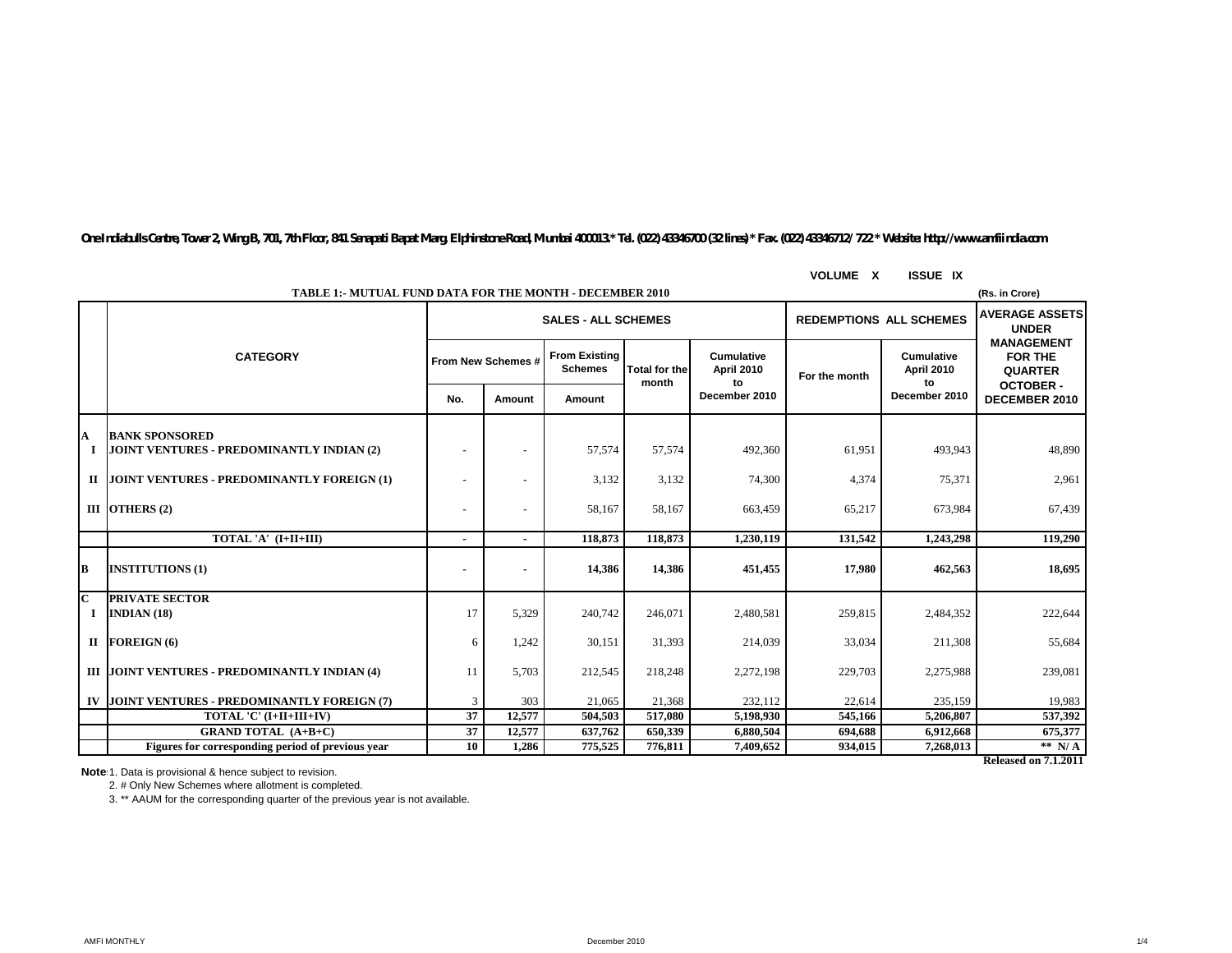### **TABLE 2:- SALES DURING THE MONTH OF DECEMBER 2010 - TYPE AND CATEGORY WISE 2.1 \*NEW SCHEMES LAUNCHED (ALLOTMENT COMPLETED)**

|                                | Open End             |        | <b>Close End</b>     |        | <b>Interval Fund</b>     |        | <b>TOTAL</b>         |        |
|--------------------------------|----------------------|--------|----------------------|--------|--------------------------|--------|----------------------|--------|
|                                | <b>No.of Schemes</b> | Amount | <b>No.of Schemes</b> | Amount | <b>No.of Schemes</b>     | Amount | <b>No.of Schemes</b> | Amount |
| <b>INCOME</b>                  |                      | 503    | 31                   | 11,784 | $\overline{\phantom{a}}$ |        | 34                   | 12,287 |
| <b>EQUITY</b>                  |                      | 290    |                      |        |                          |        |                      | 290    |
| <b>BALANCED</b>                |                      |        |                      |        |                          |        |                      |        |
| <b>LIQUID/MONEY MARKET</b>     |                      |        |                      |        |                          |        |                      |        |
| <b>IGILT</b>                   |                      |        |                      |        |                          |        |                      |        |
| <b>IELSS - EQUITY</b>          |                      |        |                      |        |                          |        |                      |        |
| <b>IGOLD ETF</b>               |                      |        |                      |        |                          |        |                      |        |
| <b>OTHER ETFS</b>              |                      |        |                      |        |                          |        |                      |        |
| <b>FUND OF FUNDS INVESTING</b> |                      |        |                      |        |                          |        |                      |        |
| <b>OVERSEAS</b>                |                      |        |                      |        |                          |        |                      |        |
| <b>TOTAL</b>                   |                      | 793    | 31                   | 11,784 |                          |        | 37                   | 12,577 |

### **\*NEW SCHEMES LAUNCHED :**

| <b>OPEN END INCOME:</b>    | Fidelity Short Term Income Fund; ICICI Prudential Regular Savings Fund and Religare Medium Term Bond Fund.                                                                                                                                                                                                                                                                                                                                                                                                                                                                                                                                                                                                                                                                                            |
|----------------------------|-------------------------------------------------------------------------------------------------------------------------------------------------------------------------------------------------------------------------------------------------------------------------------------------------------------------------------------------------------------------------------------------------------------------------------------------------------------------------------------------------------------------------------------------------------------------------------------------------------------------------------------------------------------------------------------------------------------------------------------------------------------------------------------------------------|
| <b>OPEN END EQUITY:</b>    | <b>Pramerica Equity Fund and Dynamic Fund: Principal Smart Equity Fund.</b>                                                                                                                                                                                                                                                                                                                                                                                                                                                                                                                                                                                                                                                                                                                           |
| <b>ICLOSE END INCOME :</b> | Birla Sunlife FTP Series CJ, Short Term FMP Series 3; DSP BlackRock FMP 3M Series 24, Series 25 and Series 26, 12M Series 10 and Series 11; DWS FTF Series<br>[77; Fidelity FMP Series IV Plan C, Plan D and Plan E; ICICI Prudential FMP Series 53 - 18 Months Plan A, One Year Plan C and Plan D; IDFC FMP QS 61; JP<br>Morgan India Capital Protection Fund; Kotak FMP Series 28, Series 29 and Series 31; L&T FMP II (December 91D A), (December 91D B) and (December 370D A);<br>Principal Pnb FMP 91 Days - Series XXVII; Reliance Fixed Horizon Fund - XVI - Series 5 and Series 6, XVII - Series 1; Religare FMP Series IV Plan D (13 Months)<br>and Plan E (370 Days); Sundaram Capital Protection Oriented Fund 2-3 years, Sundaram FTP AS 367 Days Series and Tata FMP Series 29 Scheme B. |

### **2.2 EXISTING SCHEMES**

|                                                    | Open End             |         | <b>Close End</b>     |                          | <b>Interval Fund</b> |        | <b>TOTAL</b>         |         |
|----------------------------------------------------|----------------------|---------|----------------------|--------------------------|----------------------|--------|----------------------|---------|
|                                                    | <b>No.of Schemes</b> | Amount  | <b>No.of Schemes</b> | Amount                   | <b>No.of Schemes</b> | Amount | <b>No.of Schemes</b> | Amount  |
| <b>INCOME</b>                                      | 202                  | 79,970  | 171                  | 3,227                    | 36                   | 6,961  | 409 l                | 90,158  |
| <b>IEQUITY</b>                                     | 296                  | 4,637   | 24                   |                          |                      |        | 321                  | 4,638   |
| <b>BALANCED</b>                                    | 31                   | 667     |                      |                          |                      |        | 32 <sub>l</sub>      | 667     |
| <b>ILIQUID/MONEY MARKET</b>                        | 51                   | 541,073 |                      |                          |                      |        | 51                   | 541,073 |
| <b>IGILT</b>                                       | 36                   | 218     |                      |                          |                      |        | 36                   | 218     |
| <b>IELSS - EQUITY</b>                              | 36                   | 327     | 12                   |                          |                      |        | 48                   | 327     |
| <b>IGOLD ETF</b>                                   | 10                   | 171     |                      |                          |                      |        | 10I                  | 171     |
| <b>OTHER ETFS</b>                                  | 16                   | 441     |                      |                          |                      |        | 16 I                 | 441     |
| <b>IFUND OF FUNDS INVESTING</b><br><b>OVERSEAS</b> | 16                   | 69      | ٠                    | $\overline{\phantom{0}}$ |                      |        | 16                   | 69      |
| <b>TOTAL</b>                                       | 694                  | 627,573 | 208                  | 3,228                    | 37                   | 6,961  | 939                  | 637,762 |

Notes:The change in number of existing schemes is because of the maturity and reclassification of some of the existing schemes.

^ Amount mobilised by new plans launched under existing scheme.

## **2.3 TOTAL OF ALL SCHEMES**

|                                                   | Open End             |         | <b>Close End</b>     |        | <b>Interval Fund</b> |        | <b>TOTAL</b>         |                  |
|---------------------------------------------------|----------------------|---------|----------------------|--------|----------------------|--------|----------------------|------------------|
|                                                   | <b>No.of Schemes</b> | Amount  | <b>No.of Schemes</b> | Amount | <b>No.of Schemes</b> | Amount | <b>No.of Schemes</b> | Amount           |
| <b>INCOME</b>                                     | 205                  | 80,473  | 202                  | 15,011 | 36                   | 6,961  | 443                  | 102,445          |
| <b>IEQUITY</b>                                    | 299                  | 4,927   | 24                   |        |                      |        | 324                  | 4,928            |
| <b>BALANCED</b>                                   | 31                   | 667     |                      |        |                      |        | 32                   | 667              |
| <b>LIQUID/MONEY MARKET</b>                        | 51                   | 541,073 |                      |        |                      |        | 51                   | 541,073          |
| GILT                                              | 36                   | 218     |                      |        |                      |        | 36                   | 218 <sub>1</sub> |
| <b>IELSS - EQUITY</b>                             | 36                   | 327     | 12                   |        |                      |        | 48                   | 327              |
| <b>GOLD ETF</b>                                   | 10                   | 171     |                      |        |                      |        | 10                   | 171              |
| <b>OTHER ETFS</b>                                 | 16                   | 441     |                      |        |                      |        | 16                   | 441              |
| <b>FUND OF FUNDS INVESTING</b><br><b>OVERSEAS</b> | 16                   | 69      |                      |        |                      |        | 16                   | 69               |
| <b>TOTAL</b>                                      | 700                  | 628,366 | 239                  | 15,012 | 37                   | 6,961  | 976                  | 650,339          |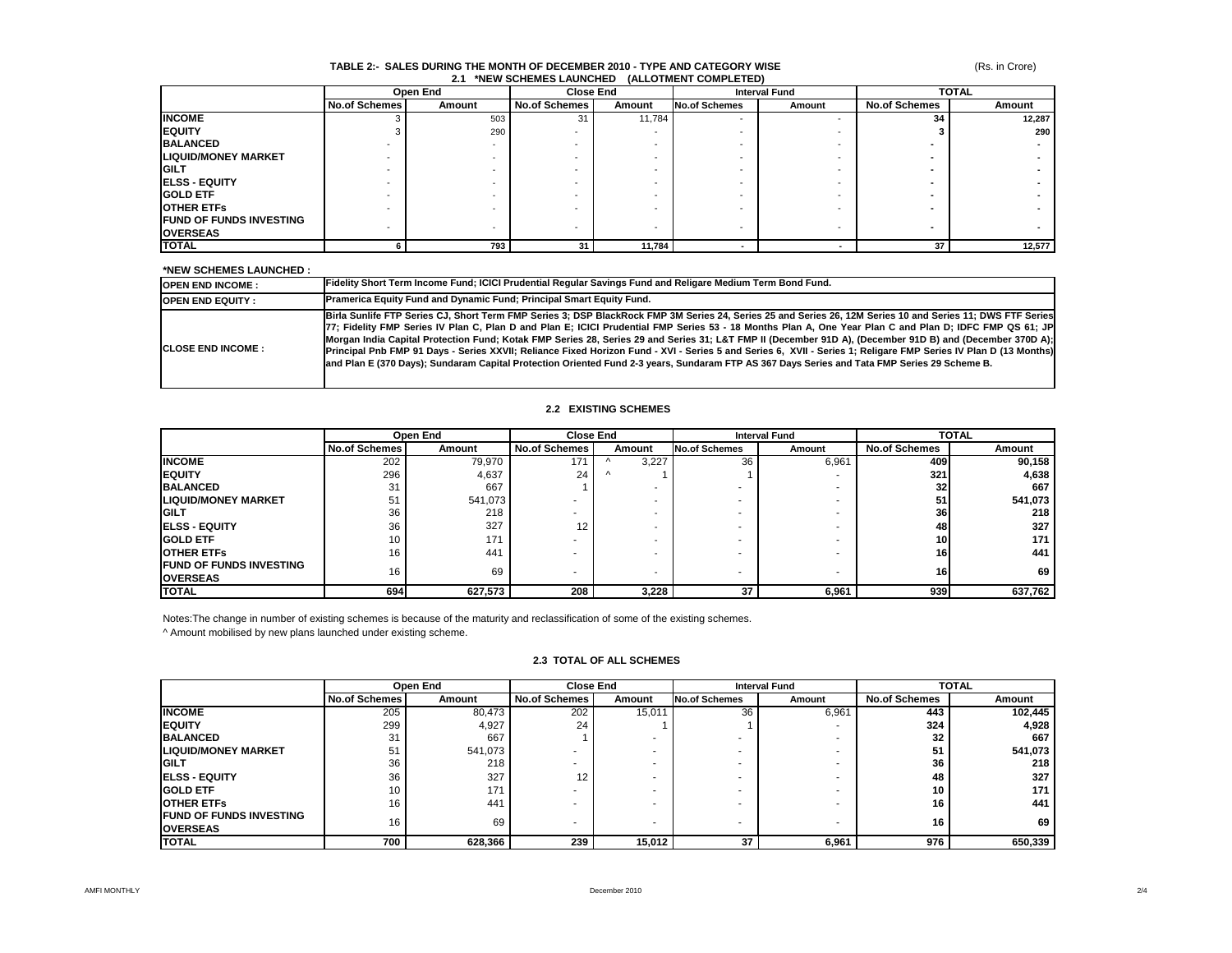### **Table 3:-**

# **REDEMPTIONS / REPURCHASES DURING THE MONTH OF DECEMBER 2010**

| <b>CATEGORY &amp; TYPE WISE</b><br>(Rs. in Crore) |          |                          |                          |              |                                                   |                                                                |                                                                           |  |
|---------------------------------------------------|----------|--------------------------|--------------------------|--------------|---------------------------------------------------|----------------------------------------------------------------|---------------------------------------------------------------------------|--|
|                                                   | Open End | <b>Close End</b>         | <b>Interval Fund</b>     | <b>TOTAL</b> | Net Inflow / (Outflow) (Outflow)<br>For the Month | Net Inflow /<br>For the<br>Year to Date<br><b>Current Year</b> | Net Inflow /<br>(Outflow) For the<br>Year to Date<br><b>Previous Year</b> |  |
| <b>INCOME</b>                                     | 122,927  | 5,302                    | 6,914                    | 135,143      | (32,698)                                          | (29, 962)                                                      | 150,086                                                                   |  |
| <b>EQUITY</b>                                     | 3,913    | 137                      |                          | 4,051        | 877                                               | (16, 657)                                                      | 117                                                                       |  |
| <b>BALANCED</b>                                   | 341      | $\sim$                   |                          | 341          | 326                                               | 646                                                            | (797)                                                                     |  |
| <b>LIQUID/MONEY MARKET</b>                        | 553,573  | $\overline{\phantom{a}}$ |                          | 553,573      | (12,500)                                          | 12,981                                                         | (5, 310)                                                                  |  |
| <b>GILT</b>                                       | 587      | $\overline{\phantom{0}}$ | $\overline{\phantom{0}}$ | 587          | (369)                                             | 518                                                            | (3, 122)                                                                  |  |
| <b>IELSS - EQUITY</b>                             | 219      | 18                       | $\overline{\phantom{a}}$ | 237          | 90                                                | (903)                                                          | 310                                                                       |  |
| <b>GOLD ETFS</b>                                  | 60       | $\overline{\phantom{0}}$ |                          | 60           | 111                                               | 1,452                                                          | 529                                                                       |  |
| <b>OTHER ETFS</b>                                 | 603      | $\overline{\phantom{0}}$ | $\overline{\phantom{a}}$ | 603          | (162)                                             | 583                                                            | 74                                                                        |  |
| <b>FUND OF FUNDS</b><br><b>INVESTING OVERSEAS</b> | 93       | ٠                        |                          | 93           | (24)                                              | (822)                                                          | (248)                                                                     |  |
| <b>TOTAL</b>                                      | 682,316  | 5,457                    | 6,915                    | 694,688      | (44, 349)                                         | (32, 164)                                                      | 141,639                                                                   |  |

#### **Table 4:-**

# **ASSETS UNDER MANAGEMENT AS ON DECMBER 31, 2010**

|                                                   |                 | (Rs. in Crore)   |                      |              |            |
|---------------------------------------------------|-----------------|------------------|----------------------|--------------|------------|
|                                                   | <b>Open End</b> | <b>Close End</b> | <b>Interval Fund</b> | <b>TOTAL</b> | % to Total |
| <b>INCOME</b>                                     | 193,559         | 74,382           | 29,996               | 297,937      | 48         |
| <b>EQUITY</b>                                     | 169,719         | 11,476           | 29                   | 181,224      | 29         |
| <b>BALANCED</b>                                   | 18.334          | 1.152            | -                    | 19,486       |            |
| LIQUID/MONEY MARKET                               | 88,681          |                  | -                    | 88,681       | 14         |
| <b>IGILT</b>                                      | 4,103           |                  | -                    | 4,103        |            |
| <b>ELSS - EQUITY</b>                              | 23.710          | 3.301            | -                    | 27,011       | 4          |
| <b>GOLD ETF</b>                                   | 3.516           |                  | -                    | 3,516        |            |
| <b>OTHER ETFS</b>                                 | 1.730           |                  | -                    | 1.730        | $^{\circ}$ |
| <b>FUND OF FUNDS</b><br><b>INVESTING OVERSEAS</b> | 2,626           | -                | -                    | 2,626        | $^{\circ}$ |
| <b>TOTAL</b>                                      | 505,978         | 90,311           | 30,025               | 626,314      | 100        |

**@ Less than 1 %.**

### **Table 5:- DATA ON FUND OF FUNDS (DOMESTIC) - DECEMBER 2010** *(Rs. In Crore)*

|                       | <b>No. of Schemes</b> | <b>Sales</b> | Redemption | Assets under<br>Management as on<br>December 31, 2010 | <b>Average Assets</b><br>under Management<br>for the Month |
|-----------------------|-----------------------|--------------|------------|-------------------------------------------------------|------------------------------------------------------------|
| <b>IFund of Funds</b> | 211                   | 198          | 115        | 3,013                                                 | 2,955                                                      |

**Notes :**

1. Fund of Funds is a scheme wherein the assets are invested in the existing schemes of mutual funds and hence, the figures indicated herein are included in tables 1 to 4. Data on fund of funds is given for information only.